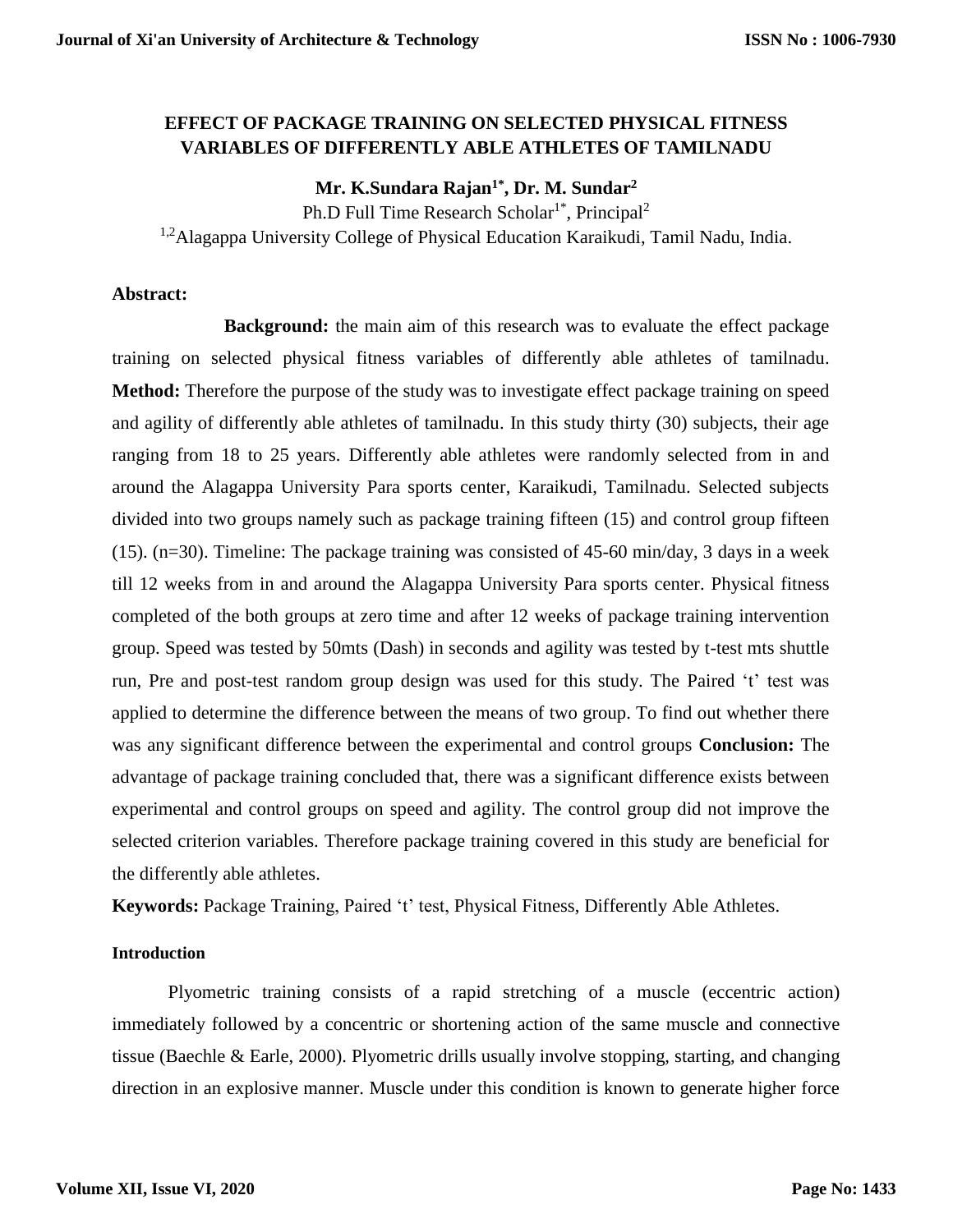and deliver greater energy than without a pre stretch. The main purpose of giving plyometric training is to increase the excitability of the nervous system for improved reactive ability of the neuromuscular system which is helpful in sports.

Plyometric exercises vary in both complexity and intensity. It should be taught and progressed accordingly. Plyometric exercises are classified into four types, viz, low intensity, medium intensity, high intensity and shock exercises. High intensity plyometric is a vigorous, time taking, exhaustive training regime with a very rapid amortization phase in comparison to low intensity plyometric which is gentle and has a longer amortization phase. Low intensity exercises can produce the same effect being less exhaustive for the players and requiring less recovery time. Although plyometric training has been shown to increase performance variables like vertical jump and knee extensor strength and finally individual performance, but no scientific information is available to determine the effect of high intensity and low intensity plyometric on individual performance.

Therefore the aim of this research to determine the effect of package training on selected physical fitness variables of differently able athletes.

#### **Methodology:**

The purpose of the study was to find out the effect of package training on selected physical fitness of differently able athletes of tamilnadu. To achieve the purpose of the study, thirty differently able athletes were selected from the Alagappa University Para sports center. The subjects were randomly assigned in to two equal groups namely, Package training group (LIPTG) and Control group (CG) consist of (n=15). The respective training was given to the experimental group the 3 days per weeks (alternate days) for the training period of 12 weeks. Design: The physical fitness variables such as agility and speed were selected as dependent variables. Speed was tested by 50mts (Dash) in seconds and agility was tested by t-test mts shuttle run, Pre and post-test random group design was used for this study. After 12 weeks of package training intervention group.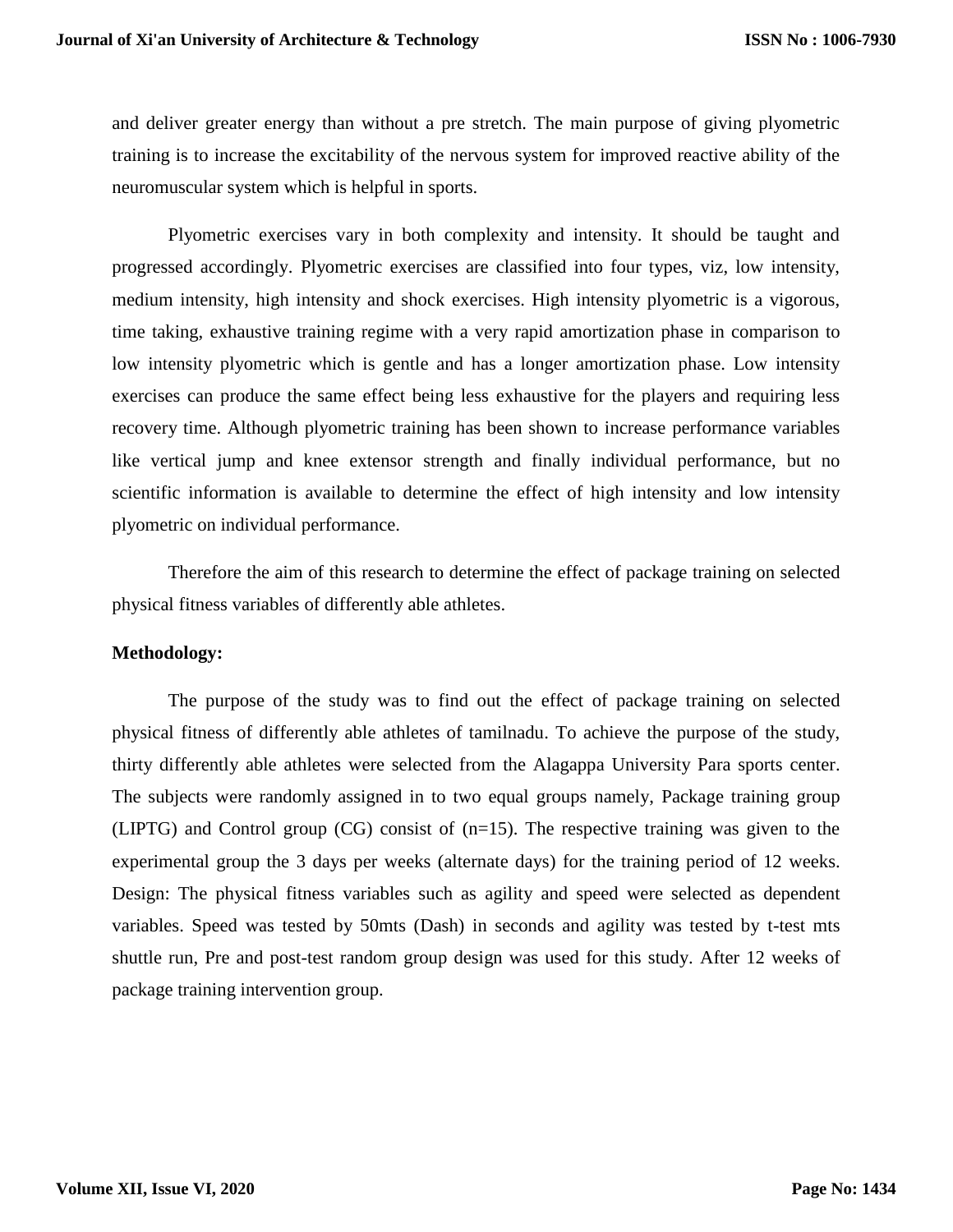#### **Statistical Analysis:**

The collected data before and after training period of 12 weeks on the above said variables due to the influence of package training was statistically analyzed with paired 't' test to find out the significant improvement between pre and post-test. In all cases the criterion for statistical significance was set at 0.05 level of confidence. (P<0.05)

#### **Table I**

# **Computation of 't' Ratio on Selected physical Fitness Variables of Differently Able Athletes on Package Training Group**

| Group         | <b>Variables</b> |      | <b>Mean</b> | N  | Std.             | Std.         | t ratio |
|---------------|------------------|------|-------------|----|------------------|--------------|---------|
|               |                  |      |             |    | <b>Deviation</b> | <b>Error</b> |         |
|               |                  |      |             |    |                  | <b>Mean</b>  |         |
|               | Speed,           | Pre  | 7.82        | 15 | 0.50             | 0.00         | 13.03*  |
|               |                  | Post | 7.76        | 15 | 0.51             |              |         |
|               |                  | Pre  | 8.96        | 15 | 0.99             |              |         |
| Experimental  | Agility,         | Post | 8.63        | 15 | 1.06             | 0.071        | $4.54*$ |
| Group         |                  |      |             |    |                  |              |         |
|               | Speed,           | Post | 7.77        | 15 | 0.48             | 0.47         | 1.68    |
|               |                  | Pre  | 7.85        | 15 | 0.45             |              |         |
|               |                  |      |             |    |                  |              |         |
| Control group | Agility,         | Post | 8.90        | 15 | 0.96             |              |         |
|               |                  | Pre  | 8.90        | 15 | 0.97             | 0.003        | 1.33    |

\*Significant level 0.05 level degree of freedom (2.14, 1 and 14)

Table I reveals the computation of mean, standard deviation and 't' ratio on selected physical fitness variables namely speed and agility experimental group. The obtained 't' ratio speed and agility were 13.03, and 4.54 respectively. The required table value was 2.14 for the degrees of freedom 1and 14 at the 0.05 level of significance. Since the obtained 't' values were greater than the table value it was found to be statistically significant. Further the computation of mean, standard deviation and 't' ratio on selected physical fitness variables namely Speed and Agility control group. The obtained 't' ratio on Speed and Agility were 1.68, and 1.33 respectively. The required table value was 2.14 for the degrees of freedom 1 and 14 at the 0.05 level of significance. Since the obtained 't' values were lesser than the table value it was found to be statistically not significant.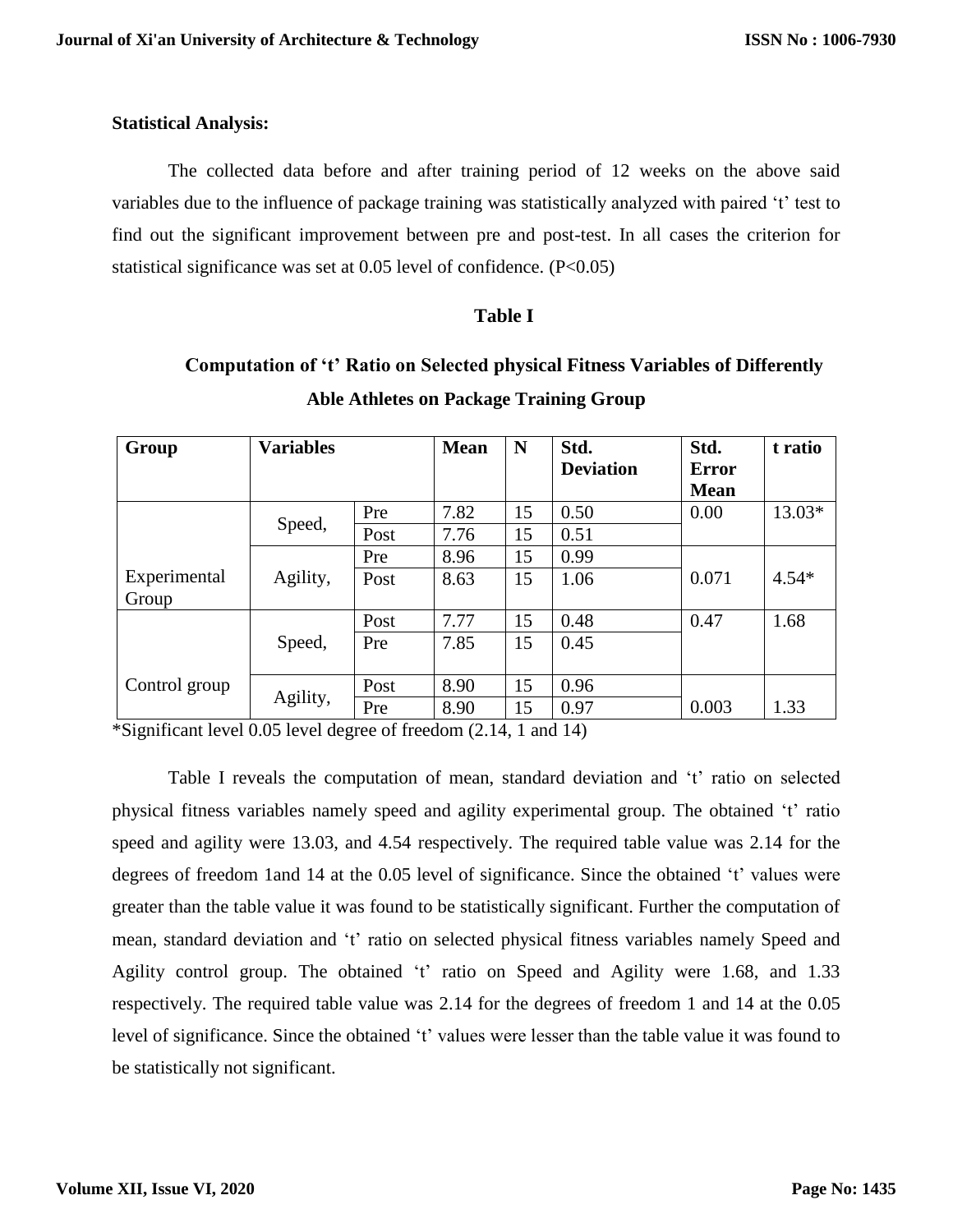#### **Discussion on Findings**

The present study experiment the effect of package training on physical fitness variables of differently able athletes of tamilnadu. The result of the study indicated that the package training improved the selected physical fitness such as speed and agility.

The findings of the present study had similarity with the findings of the investigations referred in this study. However, there was a significantly changes of subjects in the present study the speed and agility was significantly improved of subject in the group may be due to the in plyometric training. K.Devaraju et al., (2014) reported that twelve impact of plyometric training, the group improved significantly on all functional fitness components. Vairavasundaram et al., (2014) showed that significant improvement in all the selected physical variables namely agility, explosive power, muscular strength endurance and flexibility among handball players. Collectively, it appears that, from a theoretical standpoint, the inclusion of cluster set configurations has the potential to alter the training stimulus and ultimately magnify the adaptive response.

#### **Conclusion:**

There was a significant improvement takes place on selected physical fitness variables due to the effect of twelve weeks package training. There was a significant difference exists between experimental and control groups on selected physical fitness variables such as speed and agility. Therefore package training included in this study are helpful for the differently able athletes of tamilnadu.

#### **Reference:**

- 1. Matavulj, D., Kukkolj, M., Ugarkovic, D., Tihanyi, J., Jaric, S. 2001. Effects of plyometric training on jumping performance in junior basketball players. J. Sports Med. Phys. Fitness,41(2): 159-164.
- 2. Witzke KA, Snow CM. Effects of polymetric jump training on bone mass in adolescent girls. Medicine and science in sports and exercise. 2000 Jun 1;32(6):1051
- 3. Kumaravelu P and K.Govindasamy. Comparison of selected motor ability variables among football players of different positional play. International Journal of Physical Education, Sports and Health. 2018; 5(1): 101-107.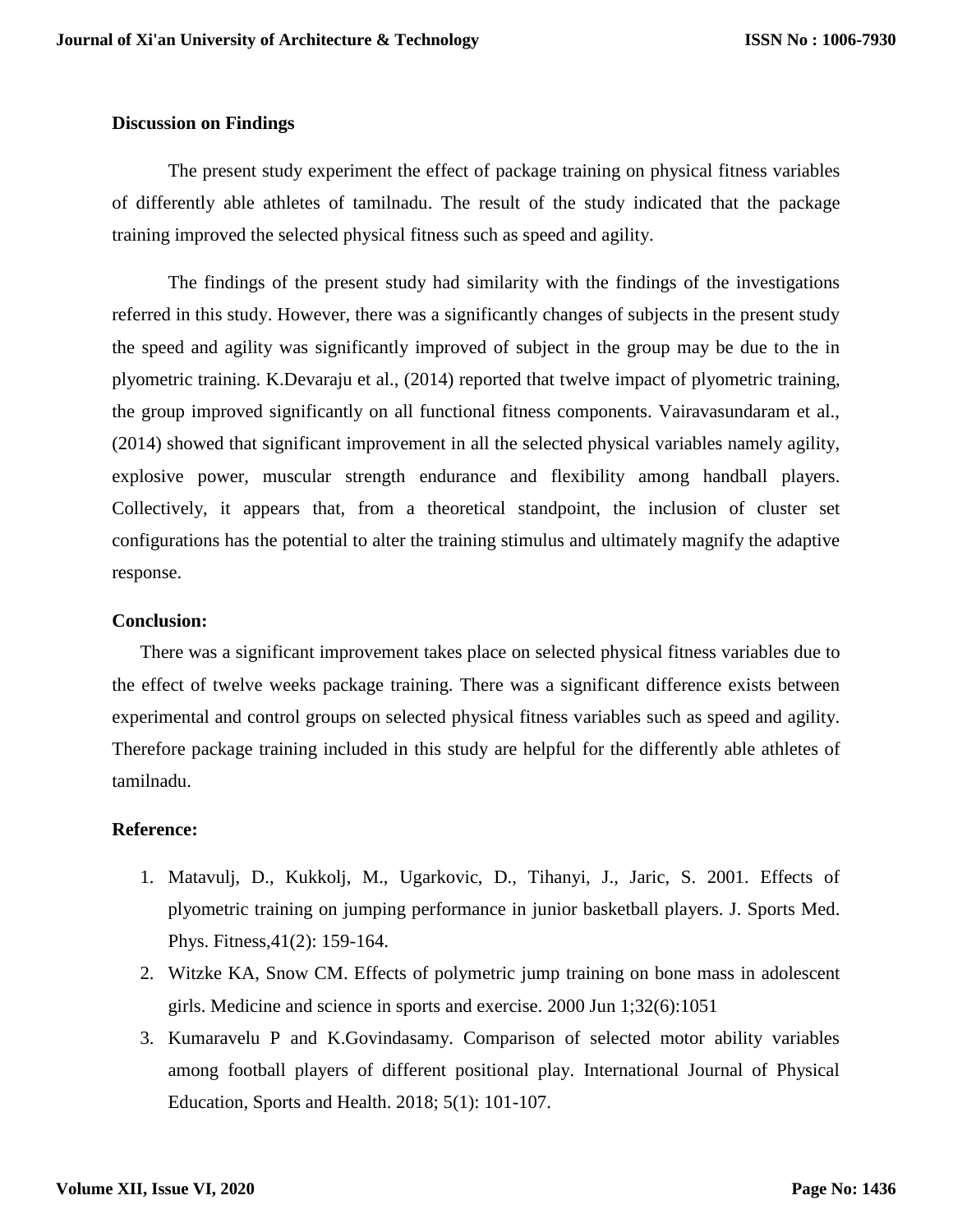- 4. Potteiger, J.A., Lockwood, R.H., Haub, M.D., Dolezal, B.A., Alumzaini, K.S., Schroeder, J.M. and Zebas, C.J. 1999. Muscle power and fiber characteristics following 8 weeks of plyometric training. J. Strength and Conditioning Research,(13): 275-279.
- 5. Arunprasanna, T., Sundar, M., & Jaskar, K. M. M. (2019). Isolated and Combined Effect of Continuous Run Alternate Pace Run on Selected Motor Fitness Physiological Haematological Variables among Male Athletes. Indian Journal of Public Health Research & Development, 10(11).
- 6. R.Manoranjith, Dr.T.Arun Prasanna Prof.S.Nagarajan,(2020) Collusion of Different Ground Surface of Plyometric with Aerobic Training on Selected Agility and Explosive Power Among School Boys Volleyball Players International Journal of Advanced Science and Technology Volume 29, Issue No.03 Pages 3827-3833
- 7. Roper, R.L. 1998. Incorporating agility training and backward movement into a plyometric program. Strength and Conditioning,20(4): 60-63.
- 8. P Kumaravelu and K Govindasamy. Efficacy of SAQ drills on selected bio-motor abilities among inter collegiate athletes. International Journal of Yogic, Human Movement and Sports Sciences. 2018; 3(1): 160-161.
- 9. Meera, R., Mohanakrishnan, R., & Prasanna, T. A. (2019). Effect of Core Training with and without Yogic Practices on Selected Psychological Variables among College Women Athletes. Indian Journal of Public Health Research & Development, 10(4), 208-212
- 10. Toumi, H., Best, T.M., Martin, A., F., Guyer, S., Poumarat, G. 2004. Effects of eccentric phase velocity of plyometric training on the vertical jump. Int. J Sports Med., 25(5): 391- 398.
- 11. Kumaravelu P, Govindasamy K. Impact of circuit resistance training on leg strength among University players from different discipline. International Journal of Yogic, Human Movement and Sports Sciences. 2018; 3(1):158-159.
- 12. Mr.Shaik. Hassan Jany, Dr.C.Vairavasundaram. Effect of suspension training on selected skill related fitness parameters among senior athletes. Journal of Xi'an University of Architecture & Technology. 2020; 12(3): 5673-5678.
- 13. Braun SI, Kim Y, Jetton AE, Kang M, Morgan DW. Prediction of bone mineral density and content from measures of physical activity and sedentary behavior in younger and older females. Preventive medicine reports. 2015 Jan 1;2:300-5.